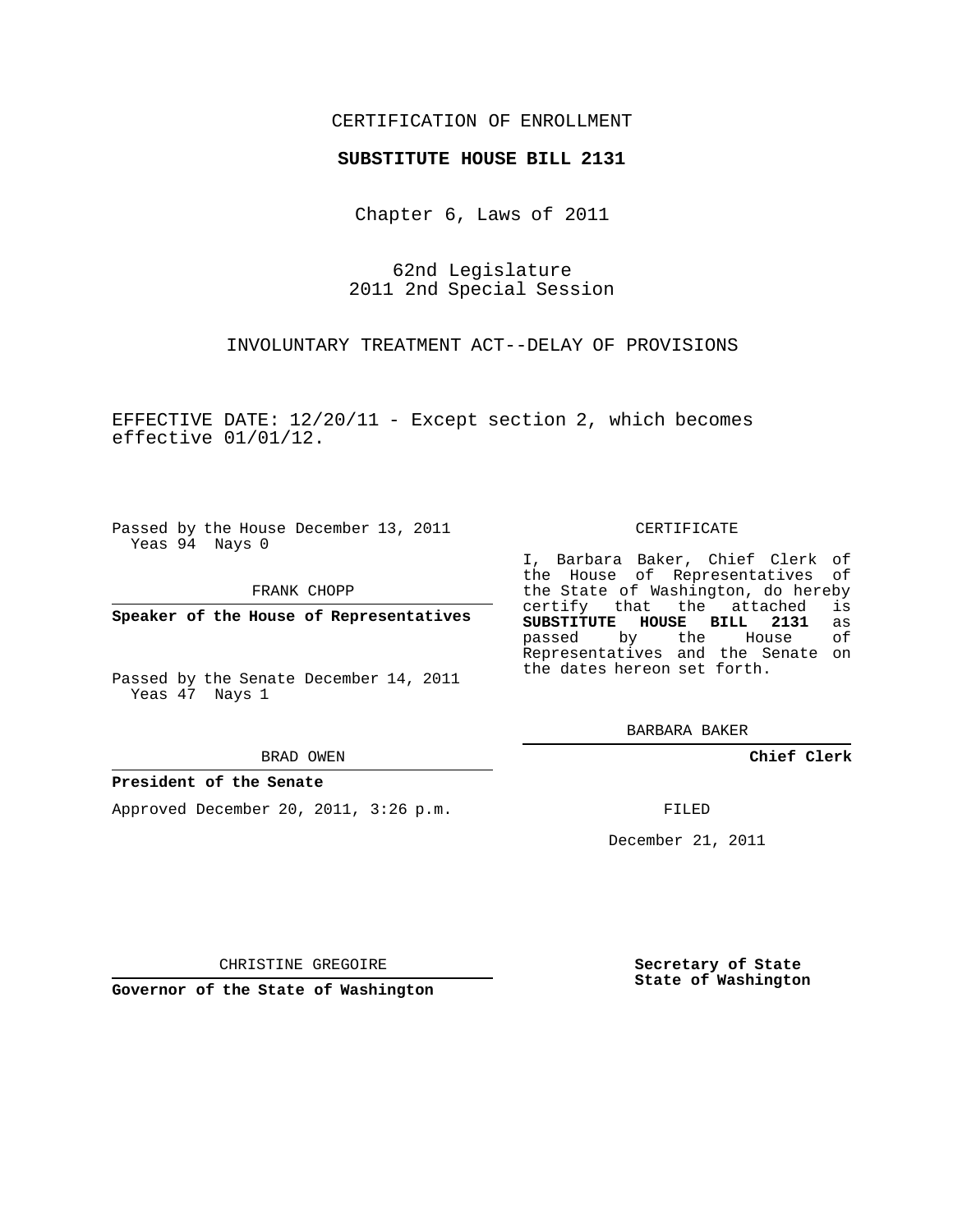# **SUBSTITUTE HOUSE BILL 2131** \_\_\_\_\_\_\_\_\_\_\_\_\_\_\_\_\_\_\_\_\_\_\_\_\_\_\_\_\_\_\_\_\_\_\_\_\_\_\_\_\_\_\_\_\_

\_\_\_\_\_\_\_\_\_\_\_\_\_\_\_\_\_\_\_\_\_\_\_\_\_\_\_\_\_\_\_\_\_\_\_\_\_\_\_\_\_\_\_\_\_

Passed Legislature - 2011 2nd Special Session

**State of Washington 62nd Legislature 2011 2nd Special Session**

**By** House Ways & Means (originally sponsored by Representatives Dickerson and Hunter; by request of Department of Social and Health Services)

READ FIRST TIME 12/13/11.

 AN ACT Relating to delaying implementation of provisions regarding evaluations of persons under the involuntary treatment act; amending RCW 71.05.212; amending 2010 c 280 s 5 (uncodified); providing an effective date; providing an expiration date; and declaring an emergency.

6 BE IT ENACTED BY THE LEGISLATURE OF THE STATE OF WASHINGTON:

 7 **Sec. 1.** 2010 c 280 s 5 (uncodified) is amended to read as follows: 8 Sections 2 and 3 of this act take effect ((<del>January</del>)) July 1, 9  $((2012))$  2015.

10 **Sec. 2.** RCW 71.05.212 and 1999 c 214 s 5 are each amended to read 11 as follows:

12 (1) Whenever a ((county)) designated mental health professional or 13 professional person is conducting an evaluation under this chapter, 14 consideration shall include all reasonably available information <u>from</u> 15 credible witnesses and records regarding:

16 ( $(\{\pm\})$ ) (a) Prior recommendations for evaluation of the need for 17 civil commitments when the recommendation is made pursuant to an 18 evaluation conducted under chapter 10.77 RCW;